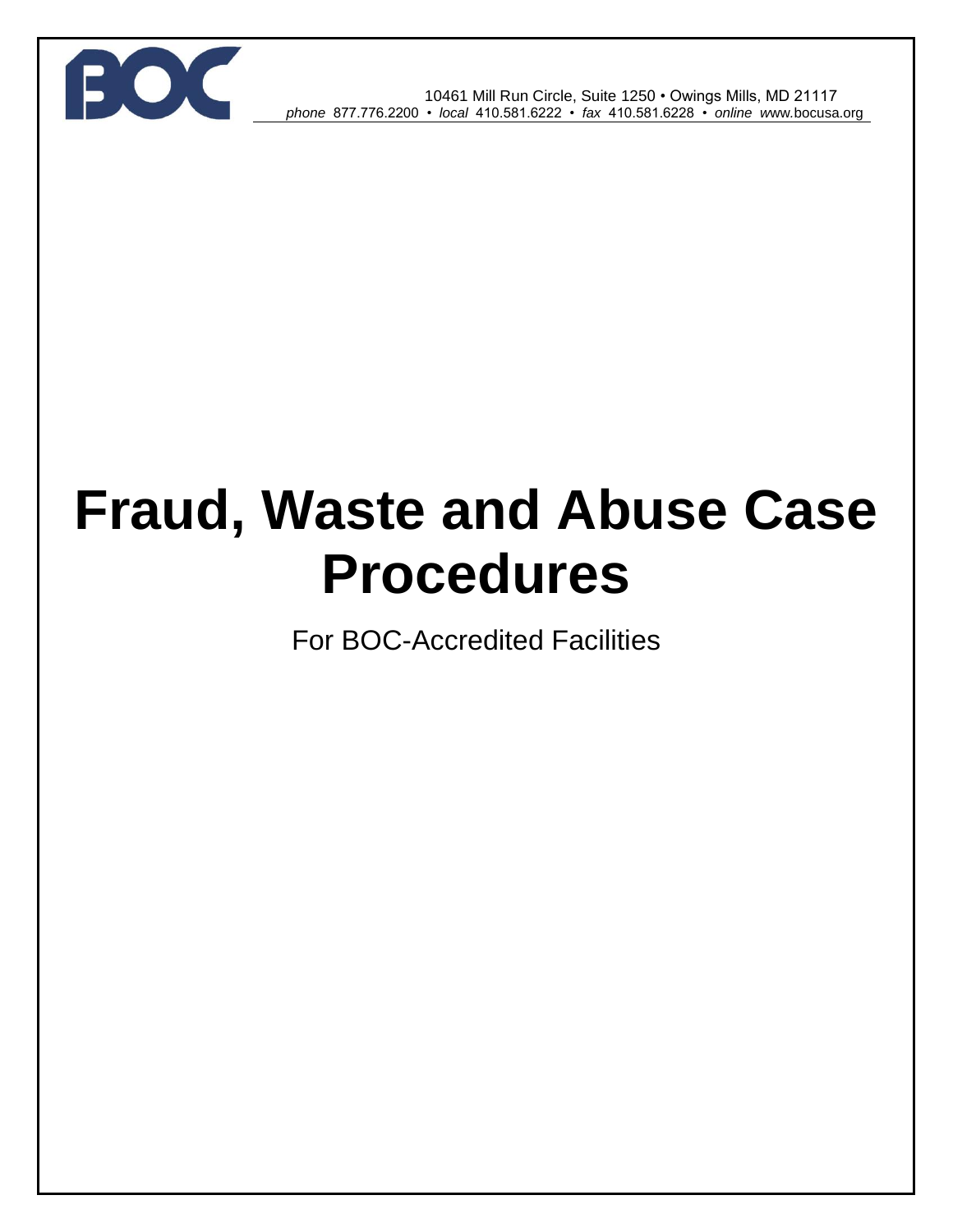### **Contents**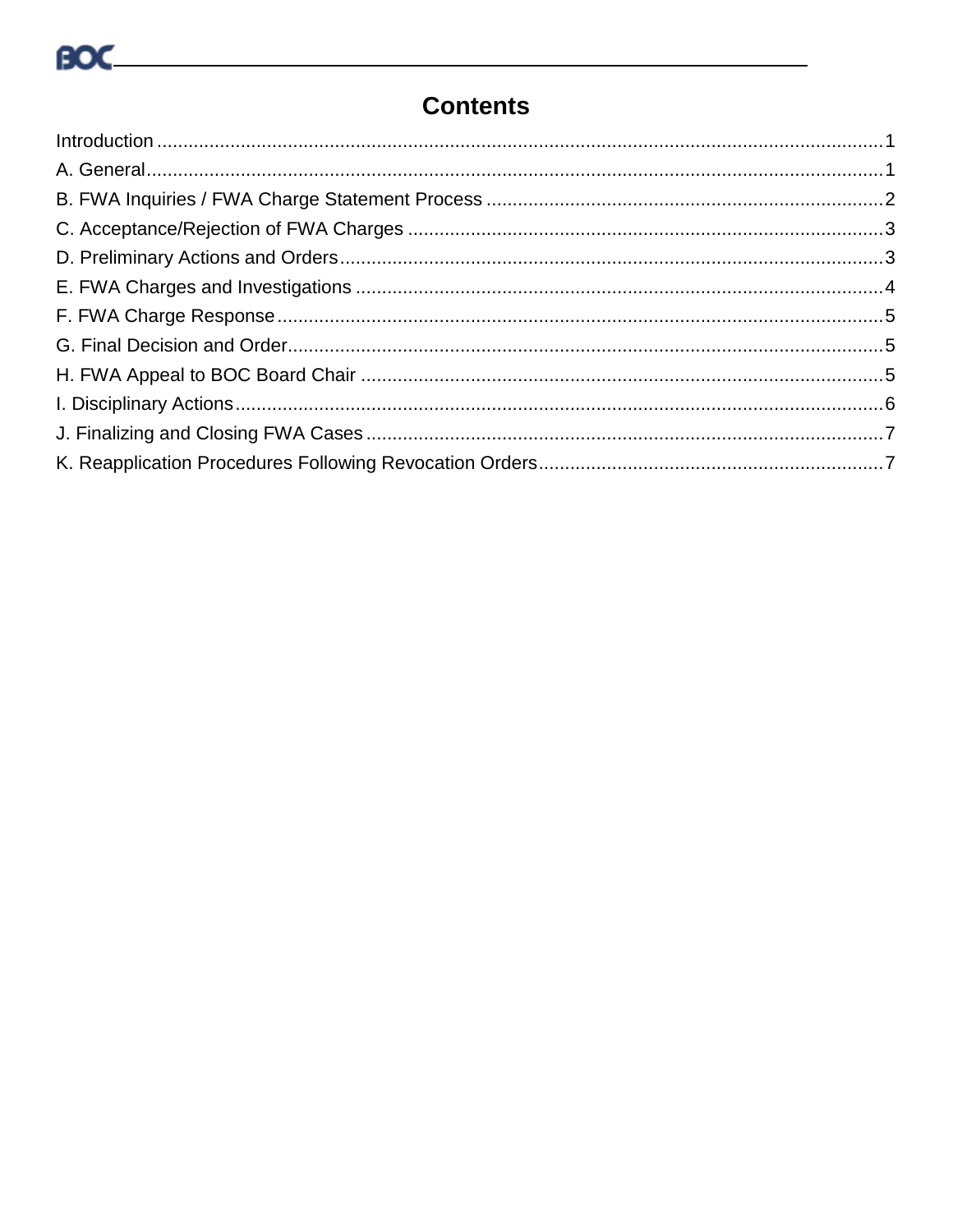## **Fraud, Waste and Abuse Case Procedures**

#### **For BOC-Accredited Facilities**

#### **Introduction**

<span id="page-2-0"></span>The Board of Certification/Accreditation, International (BOC) develops and promotes high accreditation standards for Durable Medical Equipment, Prosthetics, Orthotics and Supplies (DMEPOS) providers, as set forth in the [BOC Accreditation Standards](https://www.bocusa.org/files/Facility_Accreditation_Standards.pdf) Guide. The following disciplinary procedures are the rules for processing possible violations of these standards. These rules apply to those facilities accredited by BOC. This document describes and outlines the procedures for handling Fraud, Waste and Abuse (FWA) cases brought to the attention of BOC. When facility owners apply for accreditation or reaccreditation, they agree to abide by BOC policies, including the BOC Accreditation Standards and the standards as set forth by the Centers for Medicare and Medicaid Services (CMS). In addition, BOC-accredited facilities agree that: these procedures are a fair process for resolving all FWA charges; they will be bound by decisions made pursuant to these procedures; these procedures do not constitute a contract between BOC and the facility; and BOC-accredited facilities must maintain continued compliance, even as these procedures are updated. These policies and procedures are revisited regularly and may be amended at any time in the sole discretion of BOC in response to substantial real-world experience provided by BOC-accredited businesses. All such amendments are retroactive unless otherwise provided.

#### **A. General**

<span id="page-2-1"></span>**1. Nature of the Process.** These procedures are the only means to resolve all BOC FWA charges. By applying for accreditation or reaccreditation, facilities agree that they will not challenge the authority of BOC to apply the BOC Accreditation Standards or the CMS Supplier and Quality Standards and will not challenge the results of any BOC action taken under these policies in a legal or government forum. These FWA procedures are not formal legal proceedings, so the rules and practices of legal proceedings may not be observed. BOC will review the pertinent information presented when considering FWA investigations, cases and decisions.

BOC FWA Case Procedures are designed to operate without the assistance of attorneys. Any party may be represented by an attorney with respect to FWA proceedings and procedures; however, if a party has retained an attorney, that party and attorney may be directed to communicate with BOC only through BOC legal counsel. In all other cases, the parties are encouraged to communicate directly with BOC.

- **2. Participants.** FWA cases may be decided by BOC's Chief Executive Officer (CEO), Credentialing Director, Board Chair and/or any representative designated by the CEO or authorized by these procedures. A facility owner who is the subject of an FWA charge or investigation will be, and is identified as, the "respondent" in these rules. The person(s) initiating an FWA charge against a facility will be, and is identified as, the "complainant(s)."
- **3. Complainants / FWA Charge Statement.** Any person, group or, in appropriate cases, BOC may initiate an FWA case and act as a complainant. A complainant other than BOC must complete the information requested on an FWA Charge Statement and submit the completed form to BOC's Credentialing Director. This form is available on BOC's website [\(https://www.bocusa.org/files/FWA\\_Charge\\_Statement.pdf\)](https://www.bocusa.org/files/FWA_Charge_Statement.pdf). Each FWA Charge Statement must include a detailed written description of the factual allegations supporting the FWA charge(s). At the discretion of the Credentialing Director, in certain instances the charge may be accepted via telephone.
- **4. Time Requirements.** BOC will make every effort to follow the time requirements set forth in this document. However, if BOC does not meet a time requirement, the final resolution of any FWA matter will stand.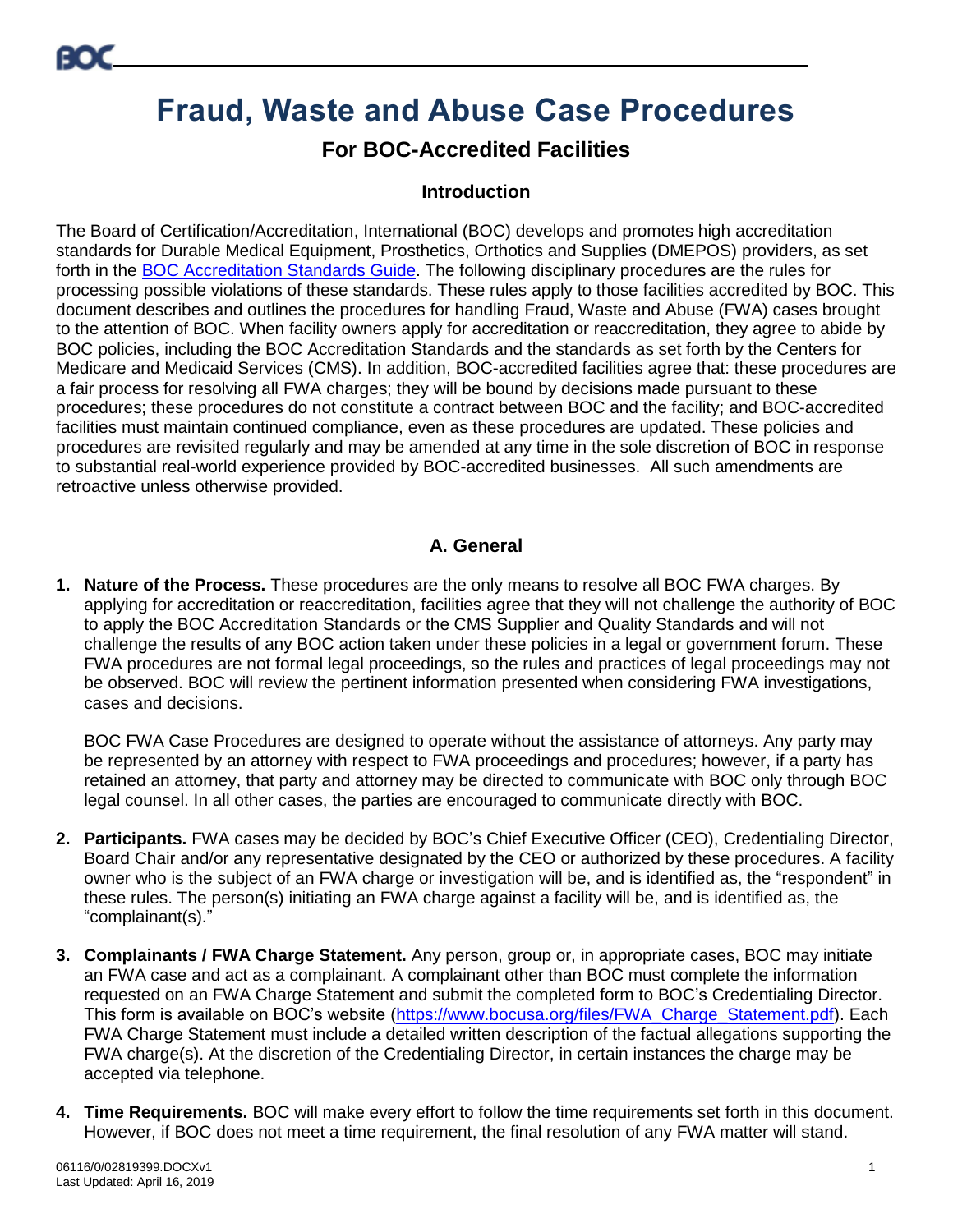

Complainants and respondents are required to comply with all time requirements specified in this document. Time extensions or postponements may be granted by the BOC CEO, Credentialing Director or Board Chair, if a timely written request explains a reasonable need for such action.

- **5. Litigation / Other Proceedings.** BOC may accept and resolve FWA charges when civil, criminal litigation or other proceedings related to the charge have been, or are presently, before a court, regulatory agency or professional body. BOC may also continue or delay FWA charges in such cases.
- **6. FWA Charges Concerning Non-BOC Accredited Facilities.** In the event that BOC receives an FWA inquiry or FWA Charge Statement concerning a facility that does not hold a BOC accreditation or who is not an applicant, a representative of BOC will inform the complainant and may refer the complainant and/or the complaint itself to an appropriate authority.
- **7. Improper Disclosure / False or Misleading Responses.** Any failure to disclose pertinent information or the submission of any false or misleading disclosure by a facility owner with respect to an FWA charge, criminal case, disciplinary proceeding or similar matter concerning him or her may constitute a violation.
- **8. Time Limitations Concerning FWA Charges.** BOC may consider any FWA charge, regardless of:
	- **(a)** Whether the respondent held a BOC accreditation at the time of the alleged violation.
	- **(b)** When the alleged violation occurred.
	- **(c)** Whether the respondent continues to hold or seek a BOC accreditation during the course of any FWA case.
- **9. Confidentiality.** All material related to an FWA case prepared by or submitted to BOC will be confidential, but the identity of the complainant will be shared with the respondent.

Until an FWA case has been closed or finalized pursuant to this policy, all parties must maintain the confidentiality of all information related to the FWA case, including its existence, consistent with these rules. If any party discloses information related to the FWA case contrary to these rules, the CEO, Credentialing Director and/or the Board Chair may terminate the FWA charge if such disclosure is by the complainant or may impose any sanction included within these rules if such disclosure is by the respondent.

- **10. Failure to Cooperate.** If any party refuses to fully cooperate or participate with BOC or its representatives, and it is determined that the lack of cooperation is without good cause, BOC may take one of the following actions:
	- **(d)** The CEO, Credentialing Director and/or the Board Chair may terminate the FWA charge of an uncooperative complainant.
	- **(e)** If a respondent is uncooperative, the CEO, Credentialing Director and/or the Board Chair may impose any sanction described in Section H, Disciplinary Actions.
- **11. Resignation from BOC.** Should a respondent attempt to relinquish BOC accreditation or withdraw an application during the course of any FWA inquiry or case, BOC reserves the right to continue the matter to a final resolution according to these procedures.

#### **B. FWA Inquiries / FWA Charge Statement Process**

<span id="page-3-0"></span>**1. FWA Inquiries.** Any person or group seeking to file a charge concerning a BOC accredited facility should contact the BOC Credentialing Director. The Credentialing Director will forward to the complainant a copy of the [BOC Accreditation Standards](https://www.bocusa.org/files/Facility_Accreditation_Standards.pdf) Guide, FWA Case Procedures and the form titled "FWA Charge Statement." At the discretion of the Credentialing Director, in certain instances, the charge may instead be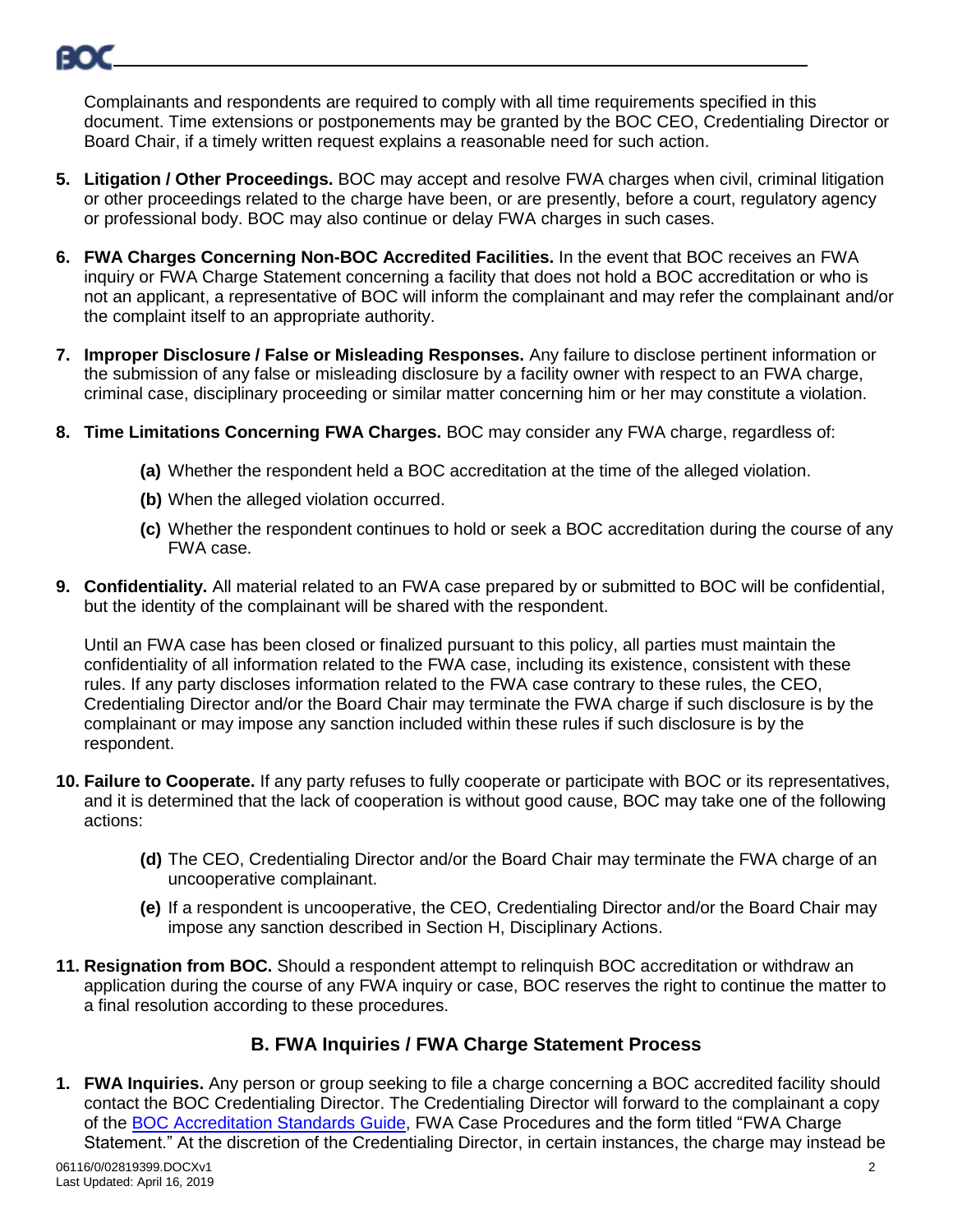

accepted via telephone. The Credentialing Director will forward the information to the Compliance Specialist to record all FWA inquiries and identify the person(s) making the inquiry, the facility identified and the nature of the problem. This case log will remain confidential and will be available only to authorized representatives of BOC, or it may be released for review to cooperating agencies and organizations.

**2. FWA Charge Statement / Description of Charges.** In order for BOC to consider an FWA charge, a complainant must complete and submit to the Credentialing Director an FWA Charge Statement, including all information required by the form. At the discretion of the Credentialing Director, in certain instances the charge may be accepted via telephone. Public documents such as newspaper stories, court verdicts or agency decisions are not acceptable as FWA charge statements without an accompanying description of the charge, but such material may be submitted as documentation to support a charge. The Credentialing Director will communicate to the complainant whether the charges submitted are accepted or rejected for a formal FWA investigation.

#### **C. Acceptance/Rejection of FWA Charges**

- <span id="page-4-0"></span>**1. Receipt of Charge.** When an FWA Charge Statement is received by BOC, the Credentialing Director will:
	- **(a)** Review the material received.
	- **(b)** Review the allegations made concerning the charges.
	- **(c)** Determine whether the charges are presented in sufficient detail to permit BOC to conduct a preliminary investigation.
	- **(d)** If necessary, contact the complainant and request additional factual material.
- **2. Charge Acceptance.** The Credentialing Director will review each charge presented in the FWA Charge Statement submitted by a complainant and then determine if it will become the subject of a formal FWA Charge and Investigation. The following criteria will be considered to determine if a charge is accepted or rejected:
	- **(a)** Whether the respondent is an accredited facility.
	- **(b)** Whether the passage of time since the alleged violation requires that the charge be rejected.
	- **(c)** Whether relevant, reliable information or proof concerning the charge is available.
	- **(d)** Whether the complainant is willing to provide proof or other information to BOC concerning the charge.
	- **(e)** Whether the charge appears to be justified or insupportable, considering the proof available to BOC.
- **3. Charge Rejection.** If the Credentialing Director determines that an allegation should not become the subject of a formal FWA Charge and Investigation, the Credentialing Director will reject the charge(s). The Credentialing Director will notify the complainant of the rejection by letter within approximately twenty-one (21) days of the determination. The Credentialing Director's decision is final and not subject to challenge or appeal. If the complainant discovers new or additional information that he or she believes constitutes an ethics violation, he or she may submit a new FWA Charge Statement.

#### **D. Preliminary Actions and Orders**

<span id="page-4-1"></span>**Suspension of Accreditation.** The Credentialing Director may issue a Preliminary Suspension Order involuntarily suspending the Accreditation(s). In addition, BOC may request that the BOC accredited facility(s) voluntarily suspend their accreditation(s). Upon suspension, the BOC accredited facility(s) will cease marketing, advertising or representing the business as accredited or otherwise endorsed by BOC until further notice. In addition, the BOC accredited facility(s) will return any BOC certificates to BOC to be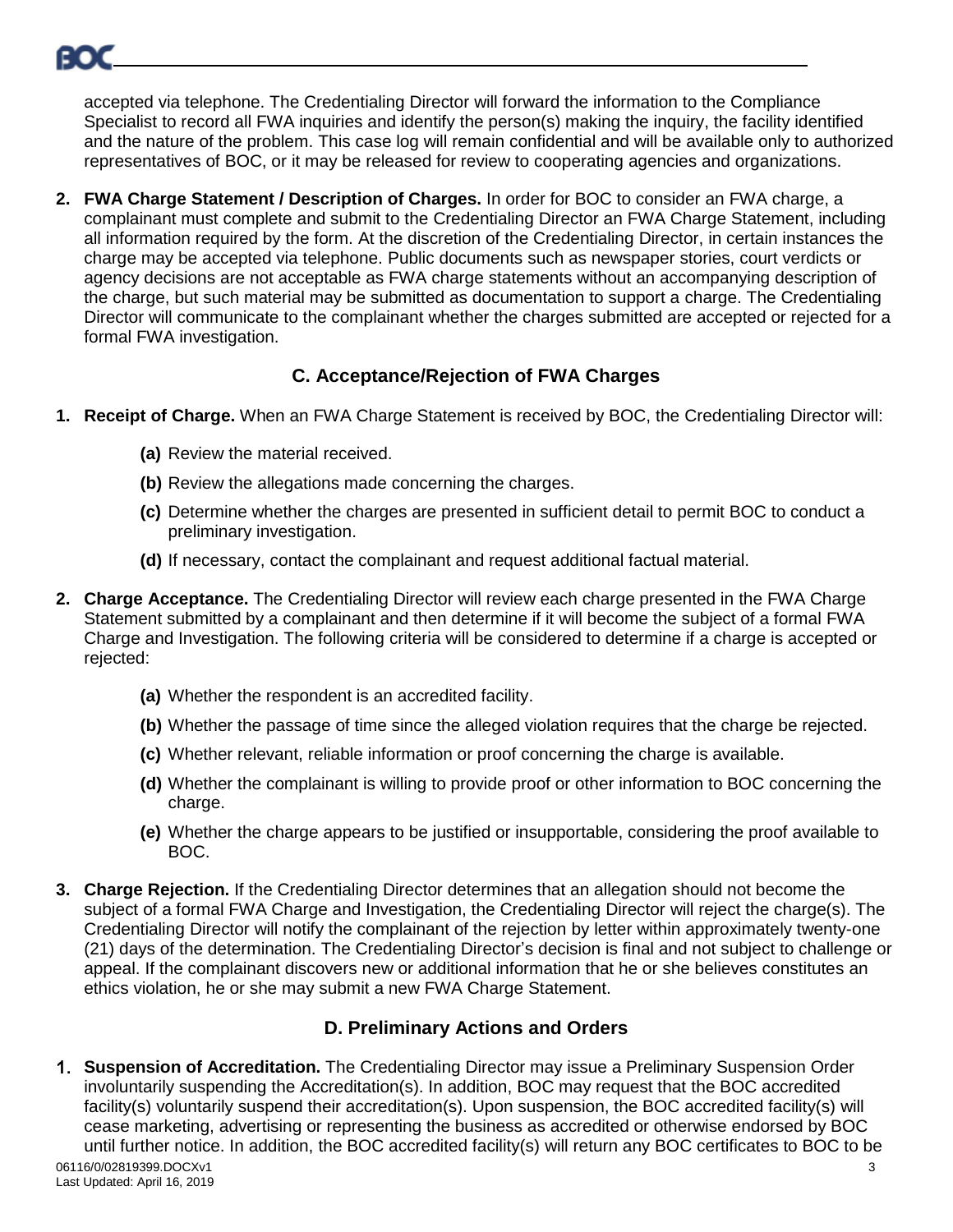

held until the final resolution of the complaint. This Suspension Order will stay in effect until the final resolution of the complaint as determined by the Credentialing Director.

- **Circumstances Warranting Preliminary Suspension Orders.** Preliminary Suspension Orders are authorized when:
	- a. The owner, shareholder, member of the business, or business, has been convicted of a criminal act.
	- b. The owner, shareholder, member of the business, or business, has been indicted or similarly charged with a criminal act or violation of a criminal law under statute, law or rule.
	- c. The owner, shareholder, member of the business, or business, has been found in violation of any law, regulation or rule by a professional regulatory body, or has been sanctioned or disciplined by such a regulatory body.
	- d. The owner, shareholder, member of the business, or business, is the subject of a formal complaint or similar charge and/or investigation by a professional regulatory body.
	- e. The owner, shareholder, member of the business, or business, has been found in violation of an ethics code of a professional association or certifying body.
	- f. The owner, shareholder, member of the business, or business, is the subject of litigation or a petition relating to respondent's orthotic/prosthetic practice.
	- g. If the CEO or Credentialing Director determines that the ethics charges constitute a potential danger to public health or safety.
	- h. If the CEO or Credentialing Director determines that the interests of the public or BOC warrant the immediate suspension of the respondent's certification.
- **Other Preliminary Orders.** The Credentialing Director may require the owner, shareholder, member of the business, or business, to do or to refrain from doing certain acts by Preliminary Order, including the disclosure/submission of documents relevant to review in a Fraud Waste and Abuse investigation or court judgment. Any Preliminary Order will be reasonably related to the complaint under consideration or to a party's responsibilities under the BOC's and CMS's Fraud Waste and Abuse policies.
- **Failure to Comply with Preliminary Orders.** The Credentialing Director may sanction a respondent who fails to comply with a Preliminary Order. The Credentialing Director will consider the severity of the failure to comply and other relevant factors in determining the appropriate sanction (e.g. extending suspension).

#### **E. FWA Charges and Investigations**

- **1. FWA Charge and Investigation.** After an FWA charge is accepted, the Credentialing Director may assign a BOC site surveyor to conduct an unannounced visit to investigate the charge or conduct an internal investigation as warranted. If a supplier receives three or more consumer complaints within a 90-day time frame, an on-site visit will be conducted to investigate the complaints and the supplier will be invoiced for a re-survey fee. If the fee is not paid within fifteen (15) days, the supplier's accreditation will be revoked.
- **2. Accreditation Jeopardy Letter.** The BOC site surveyor will submit a report to the Credentialing Director within three (3) days of completing the site visit. The Credentialing Director will review all evidence for proof of compliance with accreditation standards, and if violations are found, the Credentialing Director will generate an Accreditation Jeopardy letter, if appropriate. The Accreditation Jeopardy letter will detail a required corrective action plan for each violated accreditation standard.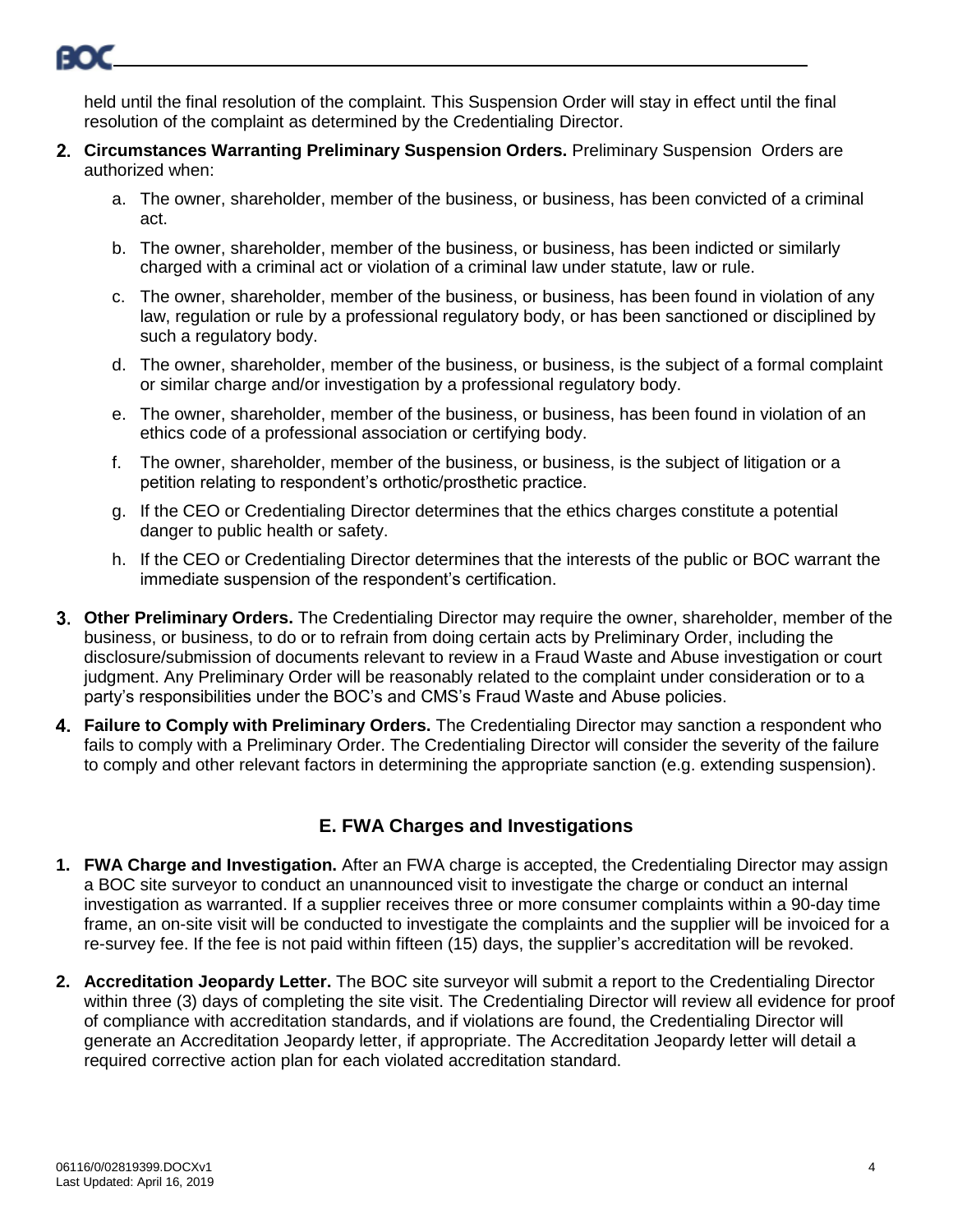

#### **F. FWA Charge Response**

- <span id="page-6-0"></span>**1. Submitting an Accreditation Jeopardy Letter Response.** Within thirty (30) days of the mailing date of an Accreditation Jeopardy letter, the respondent must submit a corrective action plan according to the instructions in the Accreditation Jeopardy letter. The corrective action plan must include the following:
	- **(a)** A full response to each charge and/or complaint.
	- **(b)** Copies of all documents that the respondent believes to be relevant to the resolution.
	- **(c)** Any other information that the respondent believes will assist BOC in considering the accreditation standards violations fairly.
- **2. Response to Corrective Action Plan.** The Credentialing Director may require the respondent to supplement or expand on a response and will reply in writing if further information is required.

#### **G. Final Decision and Order**

- <span id="page-6-1"></span>**1. Resolution of Charges.** The Credentialing Director will consider the matter under these procedures, determine the appropriate resolution to the FWA charge and issue a Final Decision and Order.
- **2. Final Decision and Order.** The Final Decision and Order of the Credentialing Director is binding on the parties but may be appealed to the Board Chair by requesting an appeal hearing consistent with the requirements of these procedures.

#### **H. FWA Appeal to BOC Board Chair**

- <span id="page-6-2"></span>**1. FWA Appeal Hearing.** In the event that the respondent requests a hearing, the BOC Board Chair will attempt to obtain all relevant information and documents. When deemed appropriate, the BOC Board Chair will conduct all FWA Appeal Hearings. In event the Board Chair has a conflict of interest, the BOC Board's Vice Chair or other appropriate designee will fulfill the responsibilities documented in these procedures.
- **2. Hearing Schedule and Location.** The hearing date for each FWA case will be scheduled by the Board Chair, CEO or Credentialing Director in consultation with the respondent. Each hearing will be held at a site determined by the Board Chair, CEO or Credentialing Director but typically will take place via telephone conference. If practical, each hearing will be held no less than thirty (30) days and no more than sixty (60) days from the date of the Accreditation Jeopardy letter.
- **3. Hearing Notice and Attendance.** The Board Chair, CEO, or Credentialing Director will notify the respondent of the hearing schedule and location in writing. Each party will be required to indicate the following at least seven (7) days before the hearing:
	- **(a)** Whether the party wishes to participate in the hearing via telephone; if so, the telephone number where the party is to be reached during the hearing.
	- **(b)** Whether the party intends to participate in the hearing with an attorney or other representative; if so, the name, address and telephone number of such attorney or representative.
	- **(c)** Whether the party intends to present witnesses during the hearing; if so, the name, address and telephone number of each witness and a brief summary of the content of each witness's proposed testimony.
	- **(d)** Whether the party intends to present or offer any documentary information or other written proof during the course of the hearing that has not been previously considered by BOC. If such information is offered, the party must provide a copy of each document and a brief description of each document's relevance.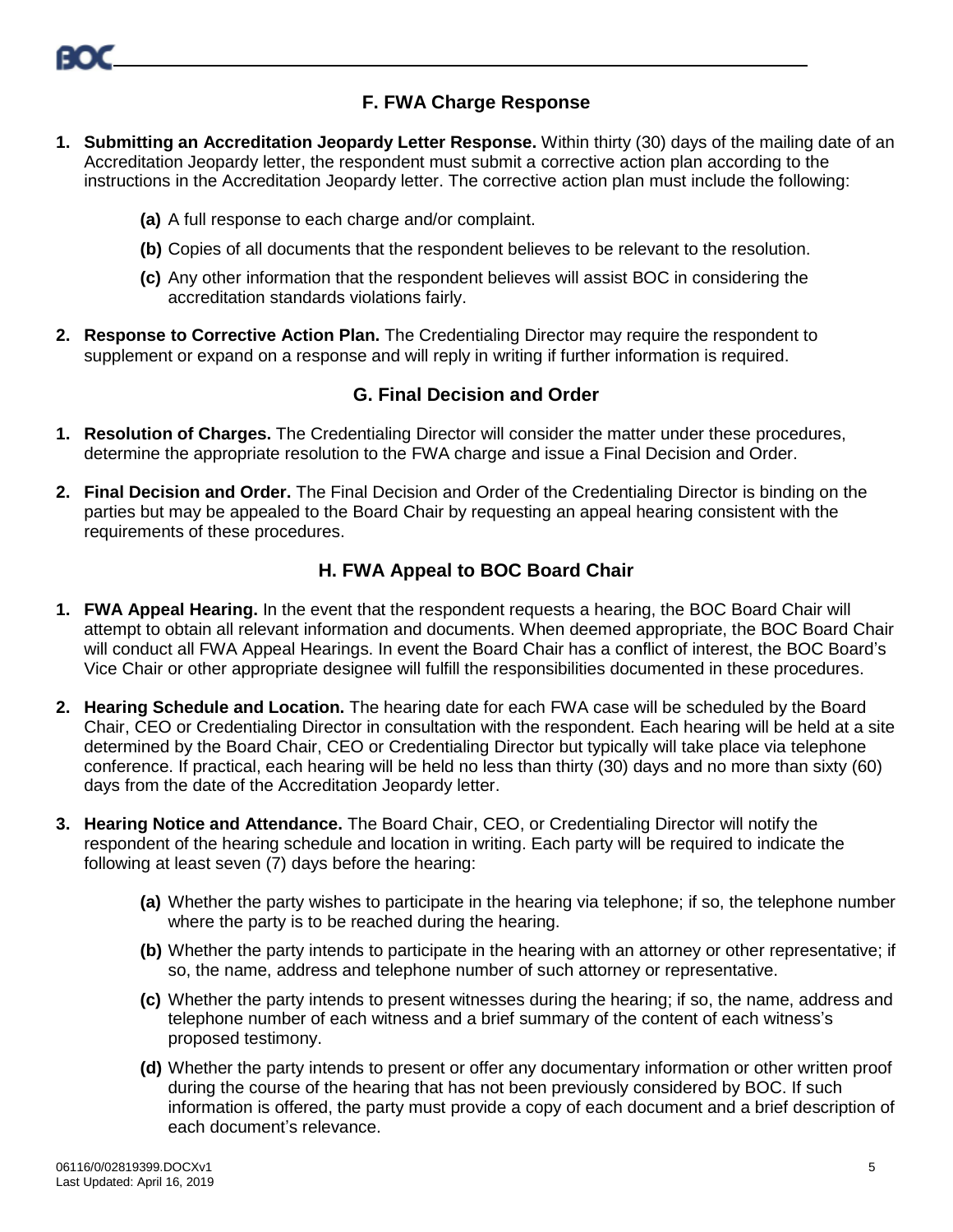

Consistent with the requirements of these procedures, the Board Chair, CEO, or Credentialing Director shall have the sole discretion to determine the manner and extent of hearing participation by each party or other hearing participant, including whether a party or hearing participant shall appear in person or participate via telephone. Any FWA hearing may proceed to a conclusion and decision whether or not the respondent is present.

- **4. Postponement of Hearing.** A respondent may request a hearing postponement. This request must be in writing and received by BOC at least ten (10) days prior to the hearing date or as soon as practical. The Board Chair may grant a postponement. Postponement decisions cannot be appealed.
- **5. Participation of BOC Legal Counsel.** Should BOC legal counsel be present during an FWA case hearing, legal counsel shall have the privilege of the floor and may conduct the hearing with the Board Chair.
- **6. Responsibilities and Rights of the Parties.** In addition to other responsibilities and rights, the respondent may do, or be required to do, the following
	- **(a)** Attend the hearing and be present during the testimony of all witnesses.
	- **(b)** Present witnesses, written information and argument on his or her behalf.
	- **(c)** Review or inspect all oral or written information presented in the case.
	- **(d)** Comply with all orders or directives issued by BOC.
- **7. Witnesses.** At the discretion of the Board Chair, witnesses may be excluded from the hearing except during the presentation of their testimony.
- **8. Confidentiality/Inclusion of Other Persons.** All hearings are confidential and private. No third parties are permitted without consent of the Board Chair.
- **9. Information and Proof Accepted.** The Board Chair will receive and consider all information appearing to be relevant to an ethics complaint, including any information that may be helpful for a complete understanding of the case. Objections relating to relevance of information and similar issues will be decided by the Board Chair.
- **10. Record of the Hearing.** A taped, written or summary record of the hearing will be made by the Board Chair, another BOC representative or a stenographer/recorder; however, no taped, video or other electronic recording of the Hearing will be permitted, unless specifically authorized by the Board Chair. Off-the-record conversation may be requested by parties and will not be part of the hearing record.
- **11. Hearing Expenses.** Parties will be responsible for their own expenses associated with the case. Should a party request a written transcript or recording copy of the hearing, a reasonable fee will be assessed for preparation. BOC bears the cost of the hearings and investigations that are performed by BOC representatives.
- **12. Closing of the Hearing Record.** The hearing record will be closed following the conclusion of the hearing unless otherwise directed by BOC. Any party, including the Board Chair, may request that the record remain open for thirty (30) days for the purpose of receiving additional documentary information and similar evidence. The Board Chair may deny requests to keep records open and such decisions cannot be appealed.

#### **I. Disciplinary Actions**

<span id="page-7-0"></span>**1. Disciplinary Actions Available.** When a respondent has been found to have violated one or more of the accreditation standards, BOC may issue and order one or more of the following disciplinary and remedial actions: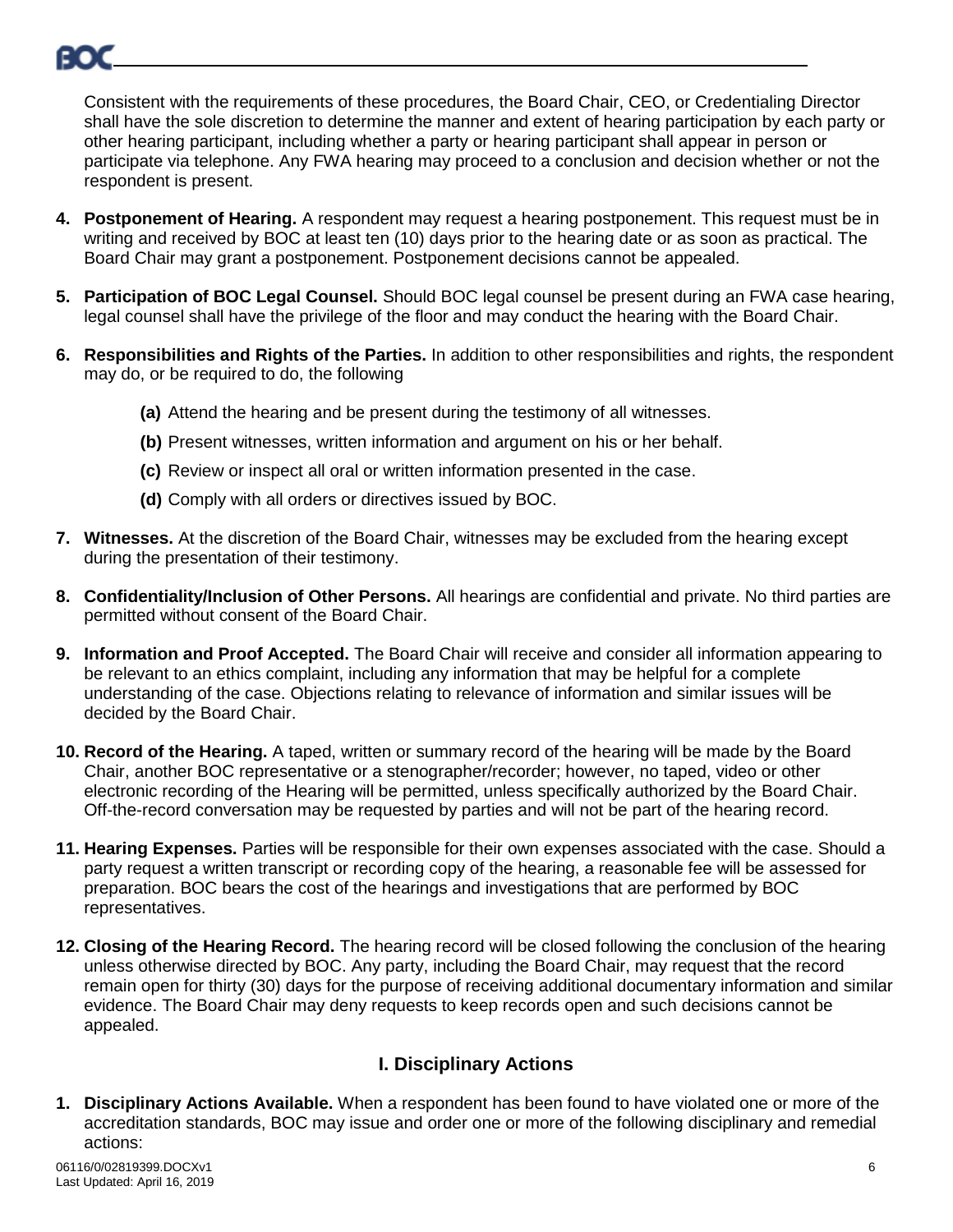- **(a)** The accredited facility or applicant may be ineligible for reaccreditation or accreditation and any reapplication of the respondent for BOC accreditation may be denied.
- **(b)** A requirement for the respondent to take corrective action(s).
- **(c)** A private reprimand and censure of the respondent concerning the accreditation standard violation(s).
- **(d)** The revocation of any BOC accreditation held by the respondent, which shall include the requirements that the respondent return to BOC all original or copied credential materials and immediately stop any and all professional identification or affiliation with BOC.
- **(e)** Any other sanction deemed reasonable and appropriate by BOC.
- **2. Referral and Notification Action.** At its sole discretion, BOC may notify appropriate government or professional bodies of any final disciplinary action taken. Such notification may be sent by BOC at any point after the time period for the respondent to appeal has lapsed. During an appeal period, BOC may respond to inquiries concerning FWA cases and may indicate the existence of such proceedings.

#### **J. Finalizing and Closing FWA Cases**

- <span id="page-8-0"></span>**1. Events That Will Cause Closure of an FWA Case.** An FWA case will be closed and all proceedings ended when any of the following occur:
	- **(a)** Following the lapse of any appeal rights, the FWA case has not been accepted and the charges have been rejected as the basis for an FWA Charge and Investigation pursuant to these rules.
	- **(b)** Following the lapse of any appeal rights, a final decision has been issued by the CEO, Credentialing Director or Board Chair pursuant to these procedures.
	- **(c)** An FWA charge has been terminated or withdrawn by the complainant(s).\*
	- **(d)** The respondent is no longer accredited by BOC.\*
	- **(e)** The respondent is no longer in business.\*

\**In these instances, BOC reserves the right to continue the matter to a final resolution according to these procedures.*

**2. Events That Will Cause a BOC FWA Case Decision and Order to Become Final.** The result of an FWA Case Decision and Order that is not appealed will be final. The decision of the FWA Appeal Hearing will be final and no further appeals will be available to any party.

#### **K. Reapplication Procedures Following Revocation Orders**

- <span id="page-8-1"></span>**1. Revocation Orders / Reapplication Petition.** Three (3) years after the issuance of a final revocation order issued under these rules, a respondent may submit to the Credentialing Director a petition for permission to reapply for accreditation as set forth in Section 4, below.
- **2. Contents of Reapplication.** Subject to the time requirements above, the Credentialing Director will consider reapplication petitions from those who have been the subject to accreditation revocation. Reapplication petitions must include the following information:
	- **(a)** A statement of the relevant FWA case name and the date that the final BOC FWA decision was issued.
	- **(b)** A statement of the reasons that the respondent believes support or justify the acceptance of the reapplication petition, including a statement explaining why the respondent should now receive BOC accreditation.